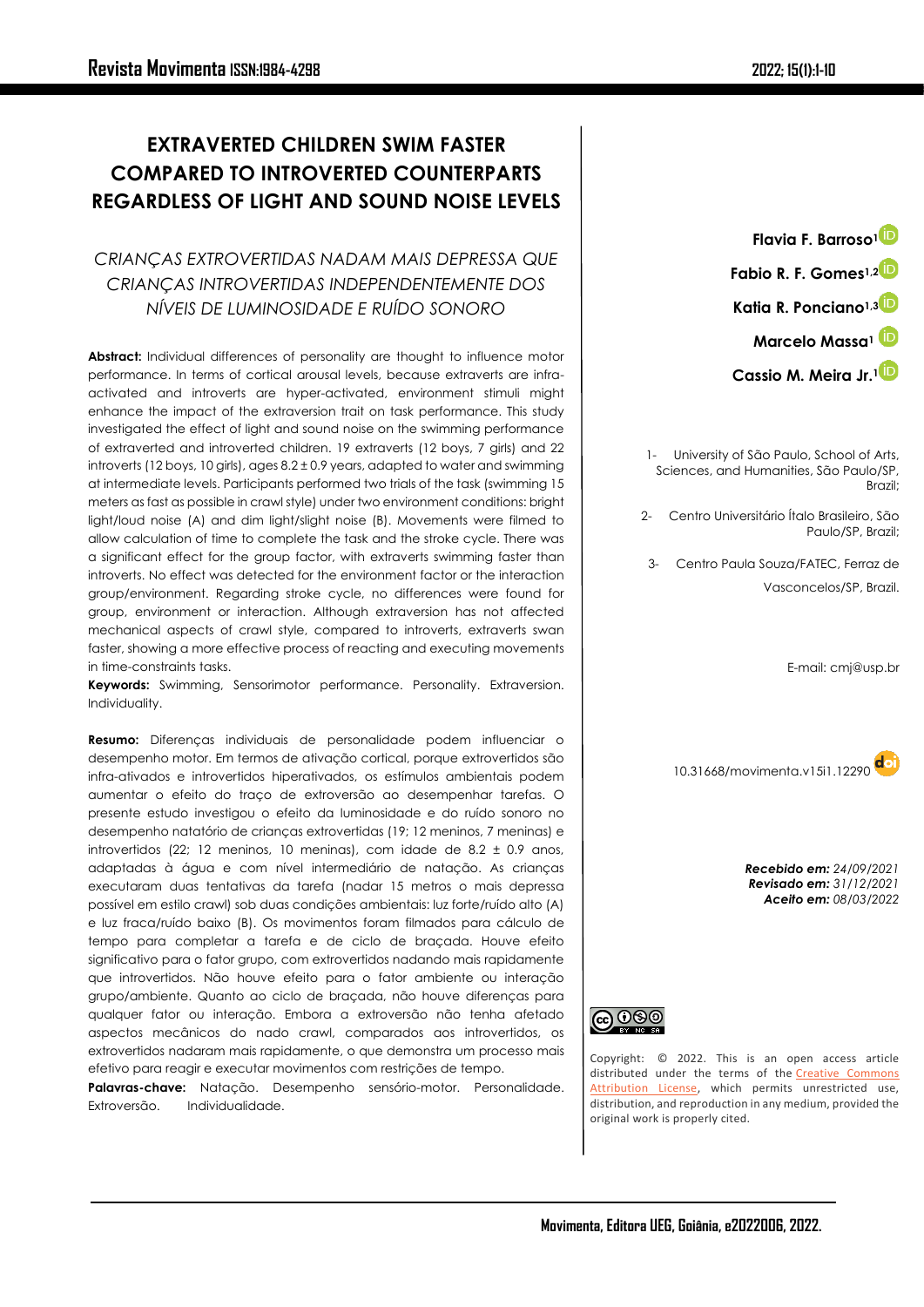# **INTRODUCTION**

Performance differences between extraverts (friendly, talkative, outgoing) and introverts (introspective, quiet, reserved) have been explained within the Eysenck theory by distinct basal levels of cortical activation (arousal), which is the energy needed for basic cortical processes to take place, such as perception, memory and reasoning<sup>1</sup>. Because extraverts bear high arousal levels and introverts have low levels of cortical activation2, the former tend to seek stimuli and the latter prefer constant, mild, and low intensity stimuli. The choice of stimuli (e.g. coffee, tobacco, audible noise and light) is a key topic in research programs that investigate individual differences associated with personality<sup>3</sup>. Theoretically, under the influence of these stimuli, the hyper-aroused introverts are more affected compared with extraverts because their arousal levels are even more raised, and, consequently, they may exceed the point of transmarginal inhibition, which functions as a protective tool of the body<sup>1</sup>.

Whereas introverts show better performance in reaction time, extraverts exhibit shorter movement time<sup>4-10</sup>. In addition, introverts tend to keep attention for long periods, while extraverts are thought to pay attention only for short periods<sup>11</sup>. While speed-accuracy trade-off remains unclear in children, adults and elderly<sup>12</sup>, children's high scores of extraversion appear to predict better accuracy at dart-throwing<sup>13</sup> and manual dexterity performance14. However, there were extremely low correlations between extraversion and gross motor performance scores in children<sup>15</sup> as well as no differences between extraverted and introverted children in the learning of the handstand under physical practice followed by mental imagery<sup>16</sup>.

In the cognitive domain, while studying in the university library, extraverts self-reported the preference for places with opportunities for socialization, high noise, and frequent pauses<sup>17</sup>. Extraverts and introverts seem to differ in the use of attentional resources when responding to auditory stimuli in a hearing discrimination task with randomly presented targets: introverts maintained a higher electrophysiological responsiveness and extraverts tend to react more strongly only initially, decreasing the level of responsiveness over trials18. Also, extraverts are more positive to gamification<sup>19</sup>, are prone to performing creative assignments<sup>20</sup>, and, in language learning, adopt affective strategies in interpersonal communication and are visuallearners, whereas introverts are concerned with the meaning of activities, having shown delayed responses to chats21.

In the learning of a pair-associates task, the choice of low-intensity noise levels was beneficial to introverts and harmful to extraverts but when sound stimuli were imposed, high intensity noise harmed the performance of both extraverts and introverts<sup>22</sup>. Introverts and extraverts differ on choosing light and sound levels during a reading task23; in a quiet room with dim light there was a button which, if pressed, caused noise and bright light during a period of three seconds, with the possibility of maintaining these stronger stimuli if the button was pressed again; the extraverts tended to change the environment by making it noisier and luminous most of the time, whereas introverts hardly intervened to change the environment. In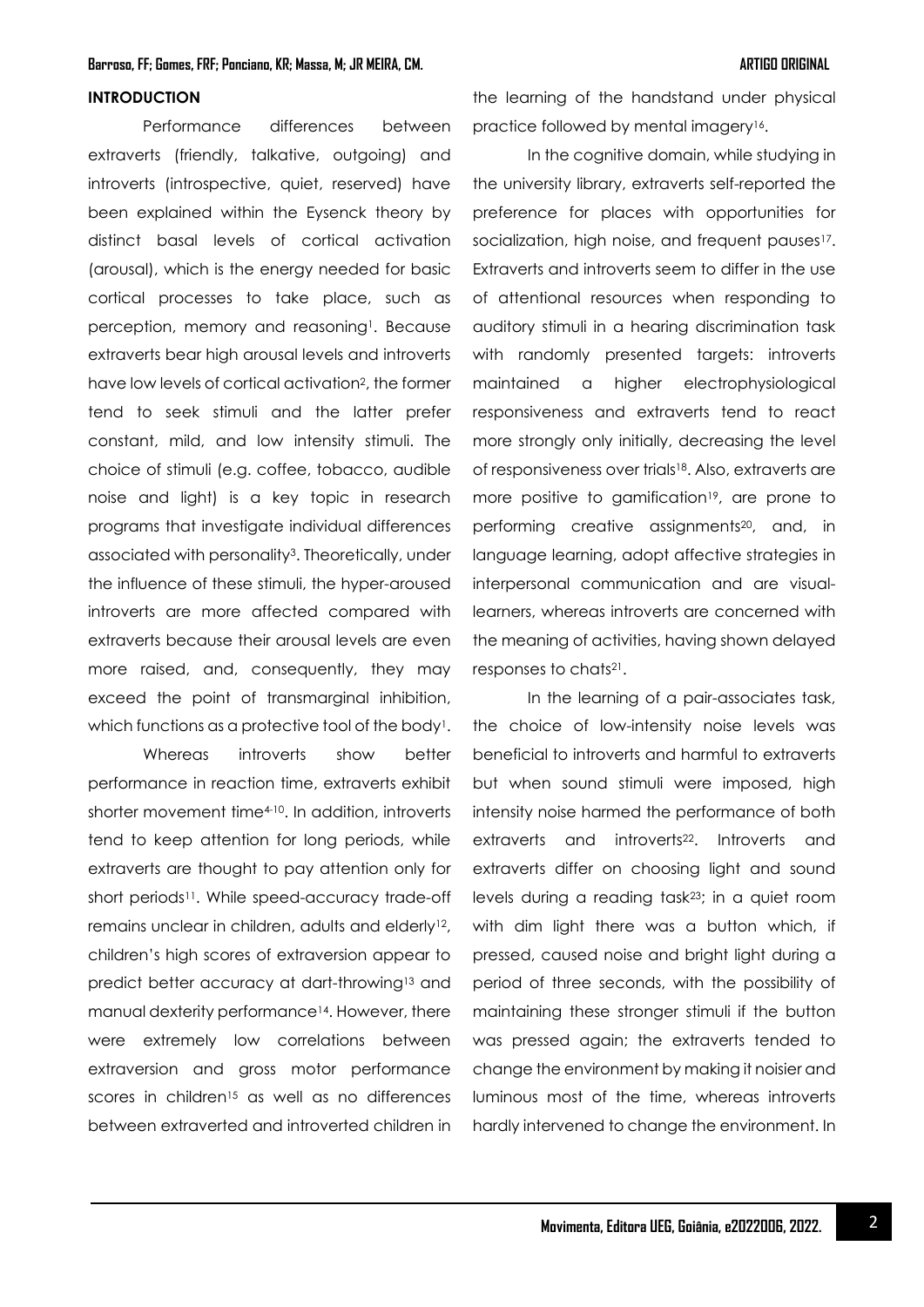### **ARTIGO ORIGINAL**

addition, extraverts are less effective compared to introverts in a reading task19.

Accordingly, the conception of the present study was built upon the assumptions that luminosity and noise affect performance and that extraverts and introverts react in a different fashion to stimuli of the surrounding environment according to preferences and needs. Moreover, little has the literature on individual differences produced about stimuli preferences and needs of extraverts and introverts during the execution of the motor tasks. Moreover, this milieu is even more equivocal as regards to children. As swimming classes are a particularly popular and enjoyable motor activity with children and young people, we feel that it is appropriate to choose a swimming skill to investigate the influence of environment stimuli on extraverted and introverted children. Swimming is a racing sport that requires the utilization of the body to move through water. It is linked to survival and joy and has basic skills which are important to the full development of a person. Swimming strokes (butterfly, backstroke, breaststroke, freestyle) require a set of specific techniques. The freestyle stroke is most effectively performed by crawl style, a fastest way to swim and the first taught in swimming classes. To swim the crawl technique, the swimmer circles the arms forward in alternation on the water's surface, kicking the feet up and down to enable turning the body to breath24,25.

Our purpose then was to examine the effect of light and sound noise levels on the aquatic motor performance of extraverted and introverted children. We chose a swimming skill, crawl style, as experimental task because it is the most used style in the learning of swimming, the

fastest among the styles, and comprises the coordinated action of several degrees of freedom such as, arms, legs, trunk, and head<sup>25,26</sup>. We believe that broadening knowledge about the performance of extraverted and introverted children during the performance of crawl swimming under different levels of noise and light might help as a pedagogical tool to adapt activities to children with different personality profiles during the teaching-learning process. Our hypotheses are twofold: 1) extraverts would swim faster as compared with introverts under the environment emitting bright light and loud sound noise; 2) introverts would swim faster compared to extraverts under the environment emitting dim light and slight noise.

### **MATERIAL AND METHODS**

#### *Participants*

The purposive sample comprised 41 children, from seven to nine years (mean age = 8.2 ± 0.9 years), who responded to a validated version of the Eysenck Personality Questionnaire – Junior, EPQ-J <sup>27</sup>. The score range of extraversion varies from one to ten. Participants were classified upon average values8,28 and designated to one of two groups: introverts (ETPC score < 7; 12 boys and 10 girls) and extraverts (ETPC score > 7; 12 boys and 7 girls). Children who scored "7" were not considered for analysis.

The children had systematic swimming practice of  $1.41 \pm 0.89$  years (introverts) and  $1.32$ ± 0.92 years (extraverts). None of the children had less than six months or more than three years of practice of systematic swimming practice. All participants showed intermediate levels in crawl swimming according to a validated checklist<sup>29</sup>. Three children were overweighed: one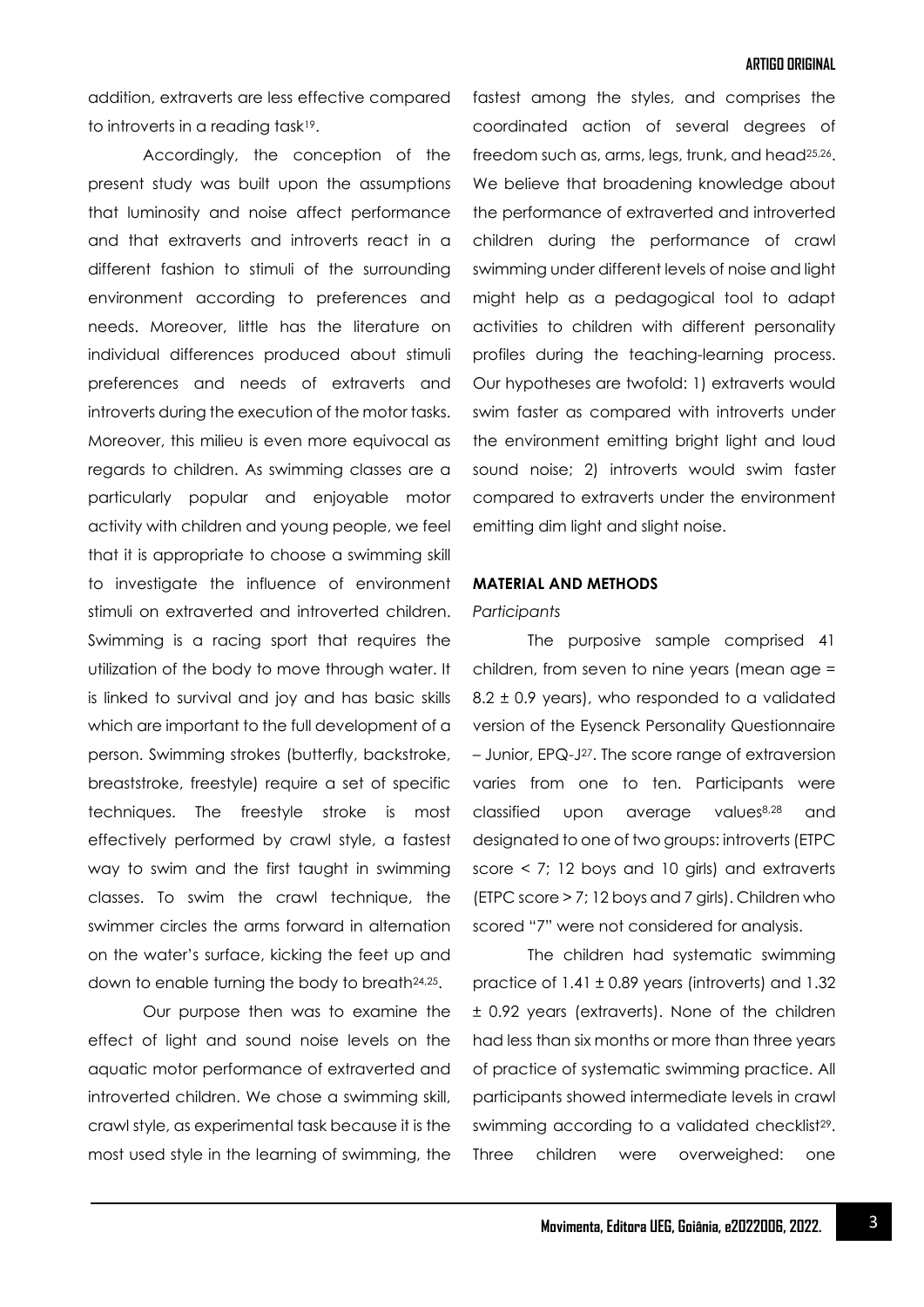extraverted (two years of practice) and two introverted (the first with one year of practice and the second with three years of practice). No obese child took part in the experiment. Height and weight values were 125.3 ± 5.92 cm (introverts) and  $126.01 \pm 5.29$  cm (extraverts); 25.21 ± 4.98 cm (introverts) and 25.87 ± 3.69 cm (extraverts). T-tests indicated no significant differences between the groups: t(39)=-0.531; p=0.60 (height); t(39)=-0.471; p=0.64 (weight).

The University's Ethics Committee approved the study, which has been complied with all the relevant national regulations, institutional policies and in accordance with the tenets of the Helsinki Declaration. Parents and children read and signed an informed consent form prior to participate.

# *Procedures*

We carried the data collection in a 15 meters-long swimming pool, 1.55 meters-deep. The water temperature was held between 31.5°C and 32°C, measured by a floating AX Sports thermometer. All windows of the environment were covered with black fabric.

Each child was instructed to swim 15 meters in crawl style as quickly as possible under two environment conditions: (A) bright light/loud sound noise, (B) dim light/low sound noise. To avoid the effect of order, the ABBA procedure<sup>29</sup> was adopted to randomize children in a counterbalanced way within each group. Thus, in the introverted group 11 children performed A-B order, while 11 children performed B-A; in the extraverted group 10 children performed A-B order, while 9 children performed B-A.

We induced light and sound in the environment with three 1000W luminous spotlights and a 12-inch Speedvoice stereo

(250W driver and twitter). The average luminosity was 1650 lux in the bright environment and 27 lux in the dim environment. The sound noise during the attempts was produced with a 103 bpm song. The decibel meter recorded average values of 119 decibels with the stereo turned on. The environment with no music reached 50 decibels in average. We determined these parameters by using a digital portable lux meter (Tecman TM830M, version A0, accuracy of <3%rgd, 5%fs, 4%rgd/dgts) and a digital portable decibel meter (NAGANO GM1351, model NDD 30130, which measures from 30 to 130 decibels accuracy of  $\pm$  1.5).

Each participant started the trial inside the pool next to the border but he/she was not allowed to push the wall to start swimming. The researcher announced the words "on your mark, go" and triggered the chronometer at the exact moment the child started moving the arm. While the children were swimming, the researcher walked along the edge of the swimming pool and pressed the button of the chronometer at the exact moment the child hit the opposite border.

At the end of the trial, the researcher provided to the child knowledge of results on the time to complete the task. Next, the child swam slowly to the starting position where he/she rested for one minute prior to performing the second trial. At the end of the second trial, the researcher provided to the child knowledge of results on the time to complete the task and the child left the pool, walked to the locker room, waited for 30 minutes and returned to perform two more trials under the other environment condition.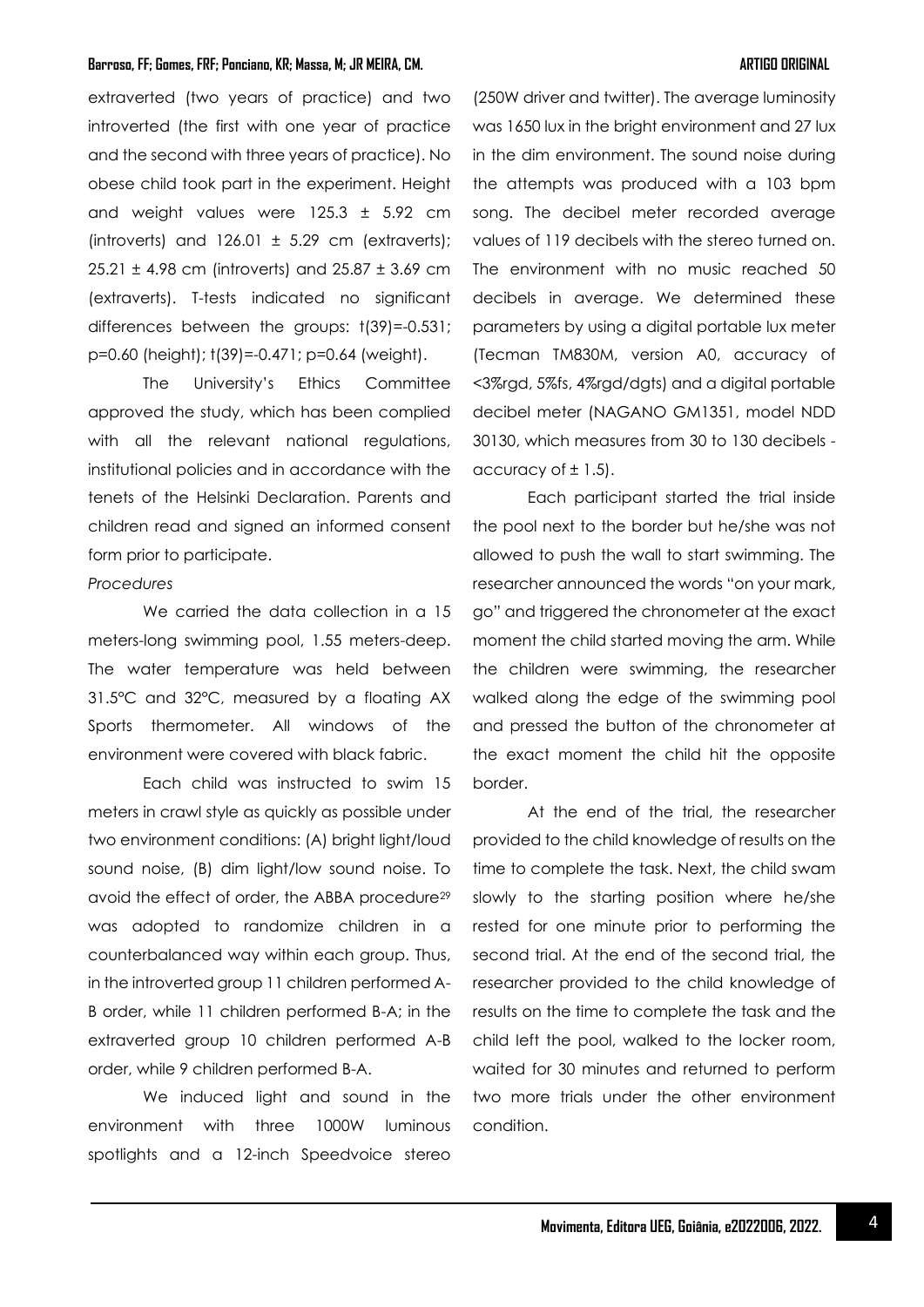The researcher provided prior oral instruction in a standardized manner about the way to perform the task and terminal feedback (knowledge of results) on the time taken to swim. In order to record movement images for analysis, a researcher walked along the edge of the pool handling a digital video camera (Sony HDR-PJ340, 30Hz) at the same pace of the child who was swimming.

*Analysis*

Despite using the time displayed on the chronometer to provide feedback to the child, we registered the time to perform the task based upon the video images (frames). The time considered for analysis was the period between the moment the researcher lowered the arm and the moment the child hit the hand on the wall. We also analyzed the arm stroke cycle, defined as the number of arm strokes per minute; one cycle was determined as the period between two successive touches of the right hand on the water. To acquire arm stroke cycle data, a skilled evaluator watched and analyzed the videos, frame by frame, of the 10 intermediate meters of the course, following a procedure that has been used elsewhere31,32 proposed by Chollet et al.<sup>33</sup> .

We organized data on Microsoft Excel and statistically analyzed them through IBM SPSS, version 24. First, we explored the data to identify missing data, outliers, and normality of distribution (Shapiro-Wilk). Next, the data of each variable were submitted to a descriptive analysis and a twoway analysis of variance (ANOVA), 2 (Group) x 2 (Environment): group (introverts x extraverts) as between-subjects; environment as within-subjects. We reported partial square eta values (ω) to indicate the magnitude of the effect for significant results. The level of significance was set at 5%.

### **RESULTS**

The exploration of the data, 164 observations for analysis (n=41 x 4 variables), indicated only one cell with no value, normal distribution for three variables, and six moderate outliers, which were maintained in the analysis. Time and stroke cycle means and standard deviations are shown in Table 1. As ANOVA is robust to nonnormality34, we adhere to this parametric statistical technique.

**Table 1.** Time and arm stroke cycle values of introverted and extraverted on the environment conditions (swimming 15 meters).

|                           | Introverts<br>$(M\pm SD)$                                                                                                                                    | Extraverts<br>$(M\pm SD)$                                   |  |
|---------------------------|--------------------------------------------------------------------------------------------------------------------------------------------------------------|-------------------------------------------------------------|--|
| Time                      |                                                                                                                                                              |                                                             |  |
|                           | $BL/LN$   22.37 ± 7.95                                                                                                                                       | $18.13 \pm 3.97$                                            |  |
|                           | $DL/SN$ 22.04 $\pm$ 5.25                                                                                                                                     | $19.07 \pm 3.07$                                            |  |
| Total                     | *<br>$22.21 \pm 6.6$                                                                                                                                         | $18.6 \pm 3.52$                                             |  |
| Arm stroke cycle<br>Total | BL/LN $33.53 \pm 11.42$<br>$DL/SN$ 33.87 $\pm$ 13<br>$33.7 \pm 12.21$                                                                                        | $37.34 \pm 12.79$<br>$38.59 \pm 16.36$<br>$37.96 \pm 14.57$ |  |
| Source: Authors           | Note: mean $(M)$ $\pm$ standard deviation (SD).<br>* significant differences (p<0.05).<br>BL-bright light; DL-dim light;<br>LN-loud noise; SN; slight noise. |                                                             |  |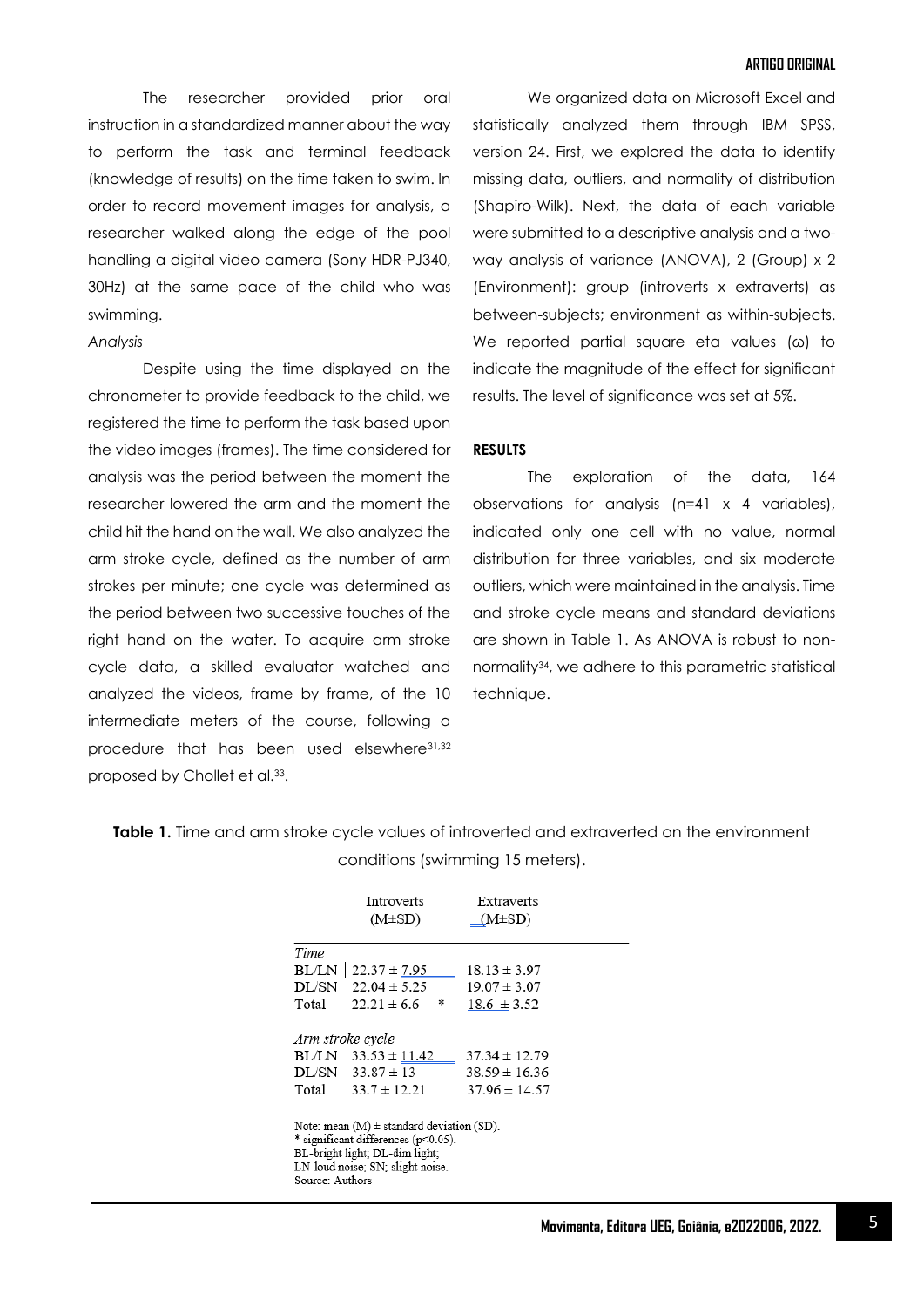The ANOVA of the variable "time" detected significant effect for the Group factor  $[F(1,39)=4.92; p=0.032; \omega=0.112]$ , with extraverts having swum faster than introverts. There were no significant effects for the Environment factor  $[F(1,39)=0.29; p=0.59; \omega=0.007]$  or the Group x Environment interaction [F(1.39)=1.23; p=0.27; ω=0.031].

No differences in the "stroke cycle" variable were identified by the ANOVA for Group [F(1,39)=1,07; p=0,31; ω=0,027], Environment [F(1,39)=1,12; p=0,30; ω=0,028], or Group x Environment interaction [F(1,39)=0,36; p=0,55; ω=0,009].

# **DISCUSSION**

The present study aimed at investigating the effect of light and sound noise levels on the performance of a swimming skill (crawl style) in extraverted and introverted children. Since the analysis indicated a group effect on the time to swim in favor of extraverts and no group differences on the stroke cycle, there was partial support for the hypothesis that extraverts would swim faster in comparison with introverts under the environment emitting bright light and loud sound noise. Therefore, extreme levels of light and sound noise levels did not affect aquatic motor performance whatsoever as indicated by the absence of significant differences on the interaction group x environment on both variables (time and stroke cycle).

Regardless of light and sound noise levels, the bottom line is that the extraverted children swam significantly faster, 3.7s on average, compared to their introverted counterparts. This advantage of extraverts over introverts regarding time to perform tasks (motor

processing) has received support from prior research4-10. These studies showed that introverts only outweigh extraverts in the time to react to the stimulus (reaction time), that is, on pre-motor processing, which has been associated with cognitive aspects of performance. This advantage in sensorimotor processing by extraverted children when compared to their introverted counterparts was corroborated in other studies in the motor domain, specifically on movement times and correct answers during the performing of difficult tasks that involved manual dexterity<sup>14</sup> and target accuracy while performing a dart-throwing task13. Likewise, our findings showed superior performance by the extraverted children in the crawl-swimming task, so typical a skill that requires complex motor processing24,25.

Very few studies recent studies controlled motor and performance factors in swimmers. Swimming training seems to have positive effects in promoting students' psychological health and personality traits. For example, a two months swimming training program showed significantly effects in extraversion, self-confidence and sociability but decreased neurotic tendency, dominancy and self-contained in 60 Iranian female volunteer university students; the authors applied a pre test and post test design, used the Bernreuter's personal inventory, and analysed data with a multivariate analysis of covariance to compare the control group to the experimental one, the latter took part in the swimming program35. On the other hand, a descriptive study reported that 67 skilled adult swimmers, men and women, answered the Brazilian version of the "Eysenck Personality Questionnaire" and extraversion did not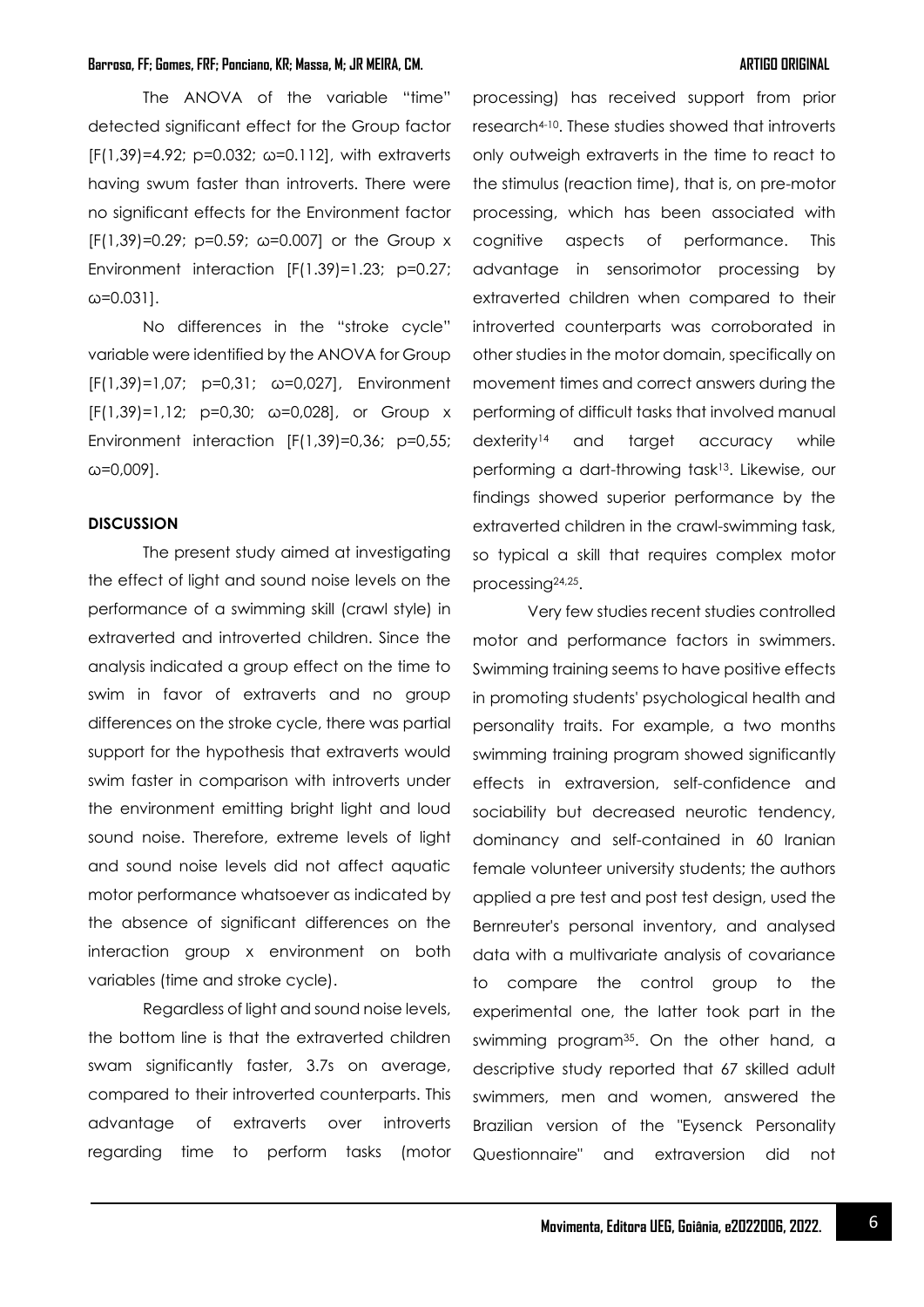differentiate short-, middle- and long-distance skilled swimmers<sup>36</sup>. These studies show that swimming lessons has the potential to increase extraversion levels in non-skilled participants and that extraversion has not a major effect upon on the type of event chosen by skilled swimmers.

In cognitive processing, another interesting feature of extraversion-related differences is the responsiveness when the task ought to be executed within time constraints. For example, in performing a hearing discrimination task with randomly presented targets under auditory stimulation, the first trials' responses of extraverts were shorter compared to introverts', but with the course of practice, the introverts overcame extraverts, arguably due to high levels of electrophysiological responsiveness of the former over the latter18. In addition, introverts exhibit delayed responses to chats in language learning conversations<sup>21</sup>, whereas extraverts have predilection for competitive, vigorous and game activities<sup>19</sup>. These findings seem to be in line with the type of skill we employed in the present study the (crawl swimming), a vigorous short-duration task, in which extraverts verified their promptness to show superior performance when compared to introverts.

Alternatively, introverts have a preference for choosing slight noise in order to enhance performance in a pair-associates cognitive task22, while extraverted students preferred noisy places in the library<sup>17</sup> and tended to change the environment in a reading task by making it noisier and brighter most of the time23. These studies of extraversion that offered the participants the choice of stimuli while performing cognitive tasks appear to give little

support to our findings. Although we did not give the participants the opportunity to choose the stimuli under which they would perform the crawl-swimming task, extreme levels of light and sound noise in the environment produced no significant effect on motor performance of extraverted and introverted children.

We also addressed the movement pattern of crawl swimming by measuring the arm stroke cycle, an index of biomechanical aspects of the swimming technique31,32. There were no differences between introverts and extraverts; hence, no distinct movement patterns were displayed by any of the experimental groups, which is evidence of the absence of any relationship between quality and performance outcome of crawl swimming in children who have intermediate skill levels. It appears that the direct relationship between the quality of crawl swimming and its performance outcome is only present when the skill level of the swimmers is high<sup>37</sup>.

A limitation of our study was that we did not take a baseline mean time of each group under the regular environment, with normal levels of light and noise. Thus, regarding a possible bias related to a better time that one of the groups could have started the experiment, the rationale for explaining this issue is that all the participants had intermediate levels of swimming (the systematic swimming practice of introverts was 1.4 years, whereas 1.3 years for the introverts).

We would like to make a final, conjectural but attractive, attempt of discussing our findings. Preserving due proportions, pursuant to attentional control theory certain stimuli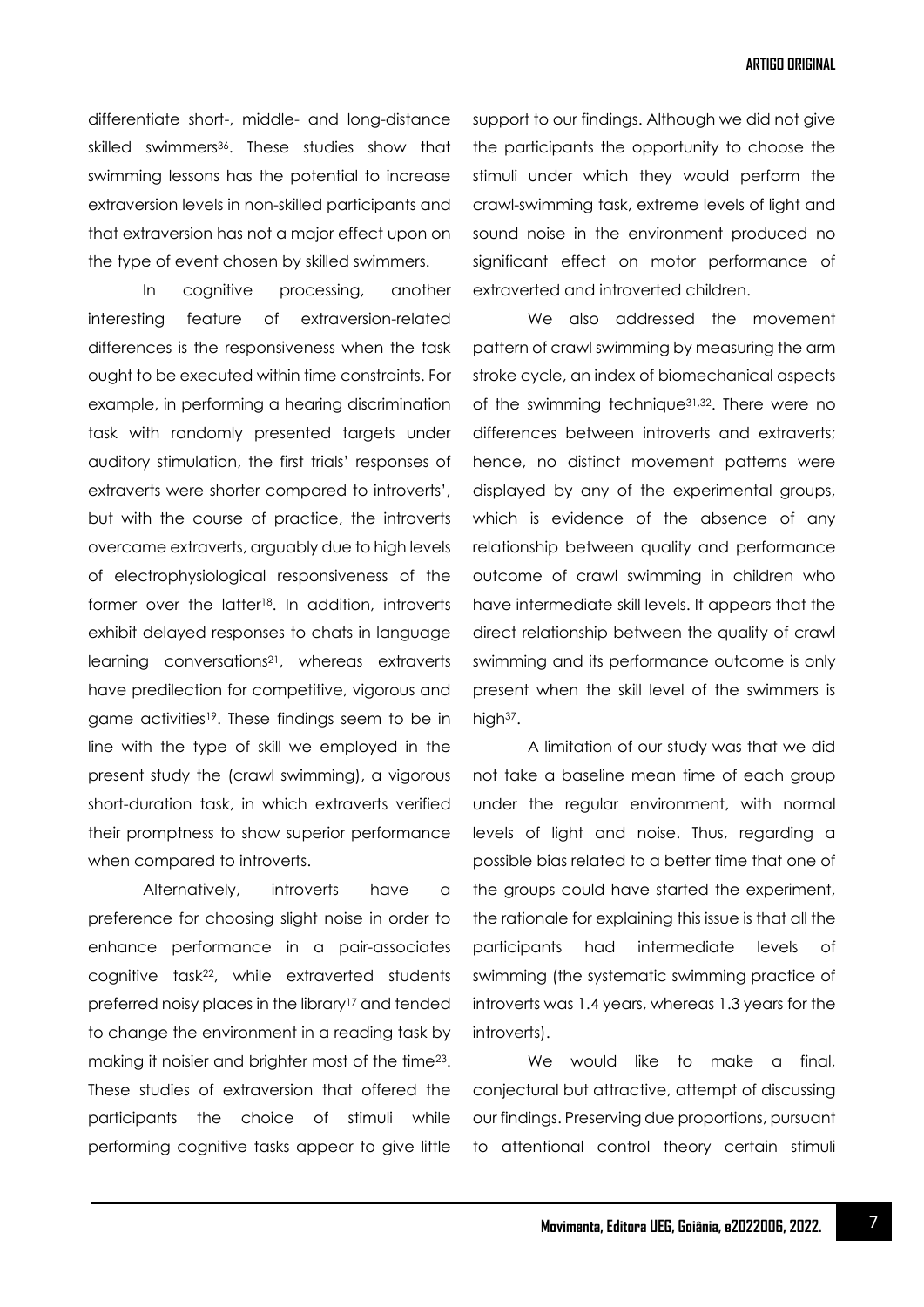induce anxiety, which can prompt compensatory strategies to uphold performance38,39. Although we can only speculate that the non-preferred environments built under light and sound noise might have brought anxiety to our introverts (bright light/loud noise) and extraverts (dim light/slight noise), it is arguable that the performance of anxious individuals would be offset by increased cortical activation, physical/mental exertion, tremors, sweating, flushing, and increased heart rate. We are aware that these psychophysiological characteristics were not systematically measured in the present study, but we hypothesize that the interaction group x environment could have been neutralized by compensatory strategies associated to anxiety. Future studies could examine this hypothesis with the use of psychophysiological measures.

# **CONCLUSION AND PRACTICAL IMPLICATIONS**

In summary, extraverted children swam 15 meters in crawl style significantly faster as compared to their introverted counterparts, irrespective of light and sound noise levels in the environment.

Practical implications for swimming coaches and practitioners involve no major concern about levels of light and sound noise when coping with introverted and extraverted children, but careful attention to specific instruction and pedagogical procedures to boost introverts' performance in tasks in which speed is the primary demand (e.g. encouragement, feedback, reward). Finally, we would like to highlight some limitations of our work. We chose an adapted (15 meters) swimming distance to enable experimental control in detriment of ecological validity regarding official swimming distances. In addition, we selected a purposive sample composed of intermediate level learners whose age range varied from seven to nine years.

# **REFERENCES**

1. Eysenck HJ. The biological basis of personality. London: Routledge; 2017.

2. Beauducel A, Brocke B, Leue A. Energetical bases of extraversion: effort, arousal, EEG, and performance. Int J Psychophysiol. 2006; 62(2): 212- 223. doi: 10.1016/j.ijpsycho.2005.12.001

3. Flores-Mendoza C, Colom R. Introdução à psicologia das diferenças individuais. Porto Alegre: Artmed; 2006.

4. De Pascalis V, Sommer K, Scacchia, P. Extraversion and behavioural approach system in stimulus analysis and motor response initiation. Biological Psychol. 2018; 137:91-106. doi.org/10.1016/j.biopsycho.2018.07.004.

5. Houlihan M, Stelmack RM. Extraversion and motor response initiation: further analysis of the lateralized readiness potential. J Individ Differ. 2011; 32: 103–109. doi: 10.1027/1614-0001/a000041

6. Rammsayer TH, Stahl J. Extroversion-related differences in response organization: evidence from lateralized readiness potentials. Biological Psychol. 2004; 66:35-49. doi: 10.1016/j.biopsycho.2003.08.003

7. Rammsayer TH, Indermühle R, Troche SJ. Psychological refractory period in introverts and extraverts. Pers Individ Differ. 2014; 63:10-15. doi: org/10.1016/j.paid.2014.01.033

8. Stahl J, Rammsayer, TH. Differences in the transmission of sensory input into motor output between introverts and extraverts. Behav Psychophysiol Analyses: Brain Cogn. 2004; 56(3):293– 303. doi: 10.1016/j.bandc.2004.07.004

9. Stahl J, Rammsayer TH. Extroversion-related differences in speed of premotor and motor processing as revealed by lateralized readiness potentials. J Mot Behav. 2008; 40(2):143-154. doi: 10.3200/JMBR.40.2.143-154

10. Wicket JC, Vernom PA. Replicating the movement time-extroversion link…with a little help from IQ. Pers Individ Differ. 2000; 28:205-215. doi: 10.1016/S0191-8869(99)00063-X

11. Doucet C, Stelmack RM. Movement time differentiates extraverts from introverts. Pers Individ Differ. 1997; 23(5):775-786. doi: 10.1016/S0191- 8869(97)00104-9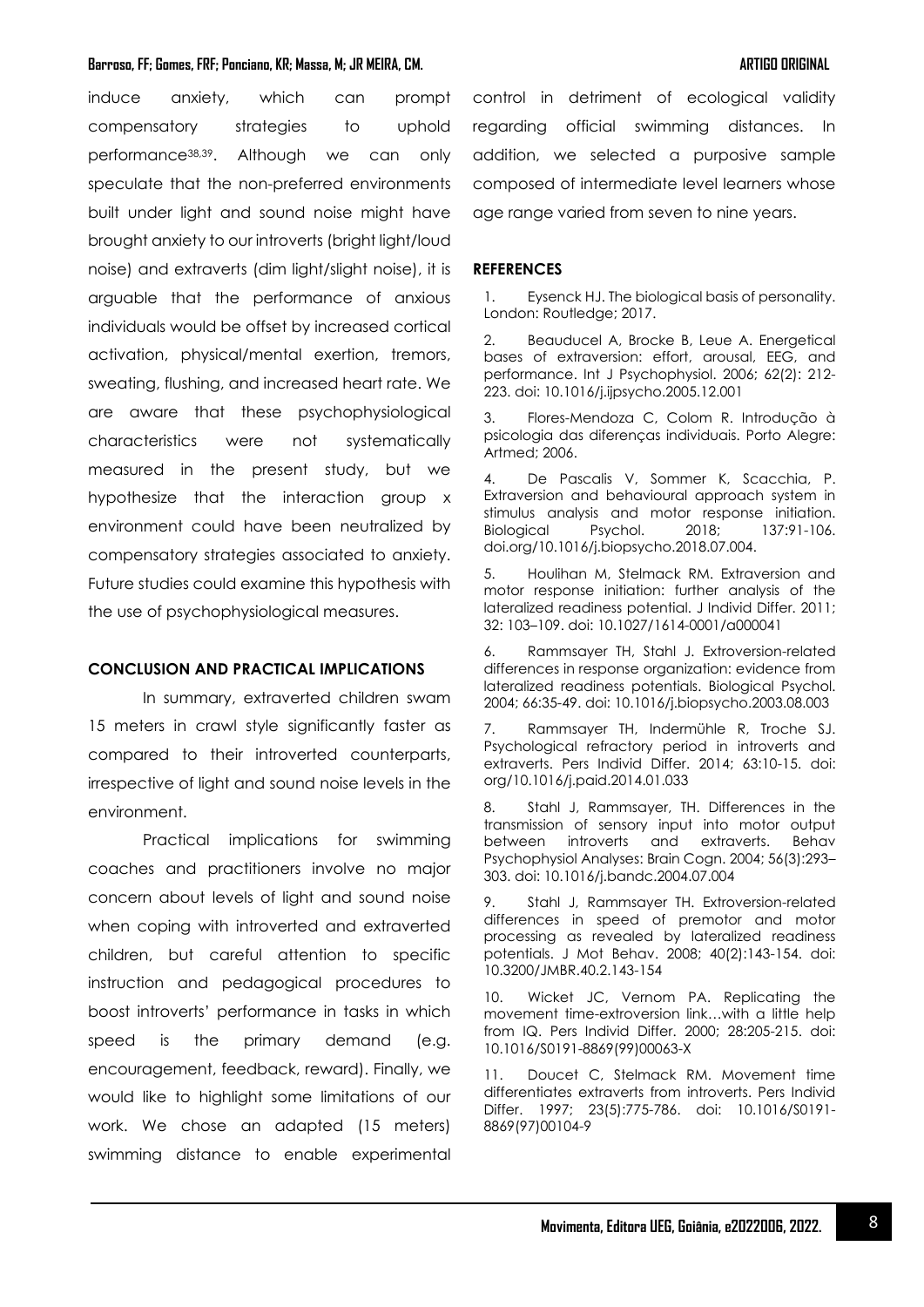12. Meira Jr. CM, Moraes R, Moura M., et al. Extraversion/introversion and age-related diferences in speed-accuracy tradeoff. Rev Bras Med Esporte. 2018; 24(3):225-229. doi: 10.1590/1517- 869220182403172690

13. Meira Jr. CM, Perez C R, Maia RF et al. Extroversão, neuroticismo e desempenho motor em crianças executando arremessos de dardo de salão. Rev Bras Psicol Esporte. 2008; 2(1):1-14. http://pepsic.bvs-

psi.org.br/scielo.php/script\_sci\_serial/pid\_1981- 9145/lng\_pt/nrm\_iso.

14. Beltrão NB, Meira Jr. CM, Cattuzzo MT. Efeito da extroversão e da atividade física no desempenho de habilidades motoras. Rev Bras Educ Fís Esporte. 2017; 31:797-805. doi: 10.11606/1807-5509201700040797

15. Meira Jr. CM, Gomes AC, Gomes FRF et al. Personality traits and gross motor performance in children from Muzambinho/MG. Braz J Mot Behav. 2019; 13(4), 124-132. doi: 10.20338/bjmb.v13i4.140

16. Moura M, Souza MM, Neiva JFO, Meira Jr. CM. Extroversion, mental practice and imagery in the acquisition of the cartwheel. Rev Bras Educ Fís Esporte. 2017; 31(1):115-123. doi: 10.11606/1807- 5509201700010125

17. Campbell JB, Hawley CW. Study habits and Eysenck's theory of extraversion-introversion. J Res Pers. 1982; 16(2):139-146. doi: 10.1016/0092- 6566(82)90070-8

18. Cahill JM, Polich, J. P300, probability, and introverted/extroverted personality types. Biological Psychol. 1992; 33(1):23-35. doi: 10.1016/0301- 0511(92)90003-D

Buckley P., Doyle, E. Individualising gamification: An investigation of the impact of learning styles and personality traits on the efficacy of gamification using a prediction market. Computers & Educ. 2016; 106:43-55. doi: 10.1016/j.compedu.2016.11.009.

20. Wang MZ, Chen W, Zhang C, Deng, X-L. Personality types and scholarly creativity in undergraduate students: The mediating roles of creative styles. Pers Individ Differ. 2017; 105:170-174. doi: 10.1016/j.paid.2016.09.050

21. Chen ML, Hung LM. Personality type, perceptual style preferences, and strategies for learning English as a foreign language. Social Behav Pers. 2012; 40(9):1501-1510. doi: 10.2224/sbp.2012.40.9.1501

22. Geen RG. Preferred stimulation levels in introverts and extroverts: Effects on arousal and performance. J Pers Social Psychol. 1984; 46(6):1303- 1312. doi: 10.1037/0022-3514.46.6.1303

23. Weisen A. Differential reinforcing effects of onset and offset of stimulation on the operant behavior of normals, neurotics, and psychopaths. PhD Thesis, University of Florida; 1965. https://ufdc.ufl.edu/AA00052784/00001

24. Mansoldo AC. *Técnica e iniciação aos quatros nados*. São Paulo: Ícone; 2009.

25. Maglischo EW. Swimming fastest. Champaign: Human Kinetics; 2003.

26. Napolski J. Teaching swimming: Fun and effective instruction. Libertyville: Swimming Ideas, LLC; 2019.

27. Sisto FF. Escala de traços de personalidade para crianças (ETPC): Manual técnico. São Paulo: Vetor; 2004

28. Meira Jr. CM, Fairbrother JT, Perez CR. Contextual interference and introversion/extraversion in motor learning. Percept Mot Skills. 2015; 121(2):447-460. doi: 10.2466/23.PMS.121c20x6

29. Corazza ST, Pereira EF, Villis JMC, Katzer JI. Criação e validação de um teste para medir o desempenho motor do nado crawl. Rev Bras Cineantropom Des Hum. 2006; 8(3):73-78. https://periodicos.ufsc.br/index.php/rbcdh/article/v iew/3912

30. Revelle W. Experimental approaches to the study of personality. In: Robins RW, Fraley RC, Krueger RF. Handbook of research methods in personality psychology. New York, London: Guilford Press, 2007; Pp. 37-61.

31. Franken M, Diefenthaeler F, Moré FC, et al. Critical stroke rate as a parameter for evaluation in swimming. Motriz. 2013; 19(4):724-729. https://www.scielo.br/pdf/motriz/v19n4/a09v19n4

32. Franken M, Ludwig, RF, Cardoso TP et al. Performance in 200 m front crawl: Coordination index, propulsive time and stroke parameters. Rev Bras Cineantropom Des Hum. 2016; 18(3):311-321. doi: 10.5007/1980-0037.2016v18n3p311

33. Chollet D, Chalies S, Chatard JC. A new index of coordination for the crawl: Description and usefulness. International J Sports Med. 2000; 21(1):54- 59 doi: 10.1055/s-2000-8855

34. Blanca Mena B, Alarcón R, Arnau Gras J et al. Non-normal data: is ANOVA still a valid option? Psicothema. 2017; 29:552–557. doi: 10.7334/psicothema2016.383

35. Alam S, Maleki B, Monazami M. The effect of swimming training on personality traits in non-athlete female students. Motor Behav (Res Sport Sci). 2013; 5(12):113-128.

https://www.sid.ir/en/journal/ViewPaper.aspx?id=48 6758

36. Bonfim, GMA, Meira Jr. CM. Traços de personalidade de nadadores de curta, média e